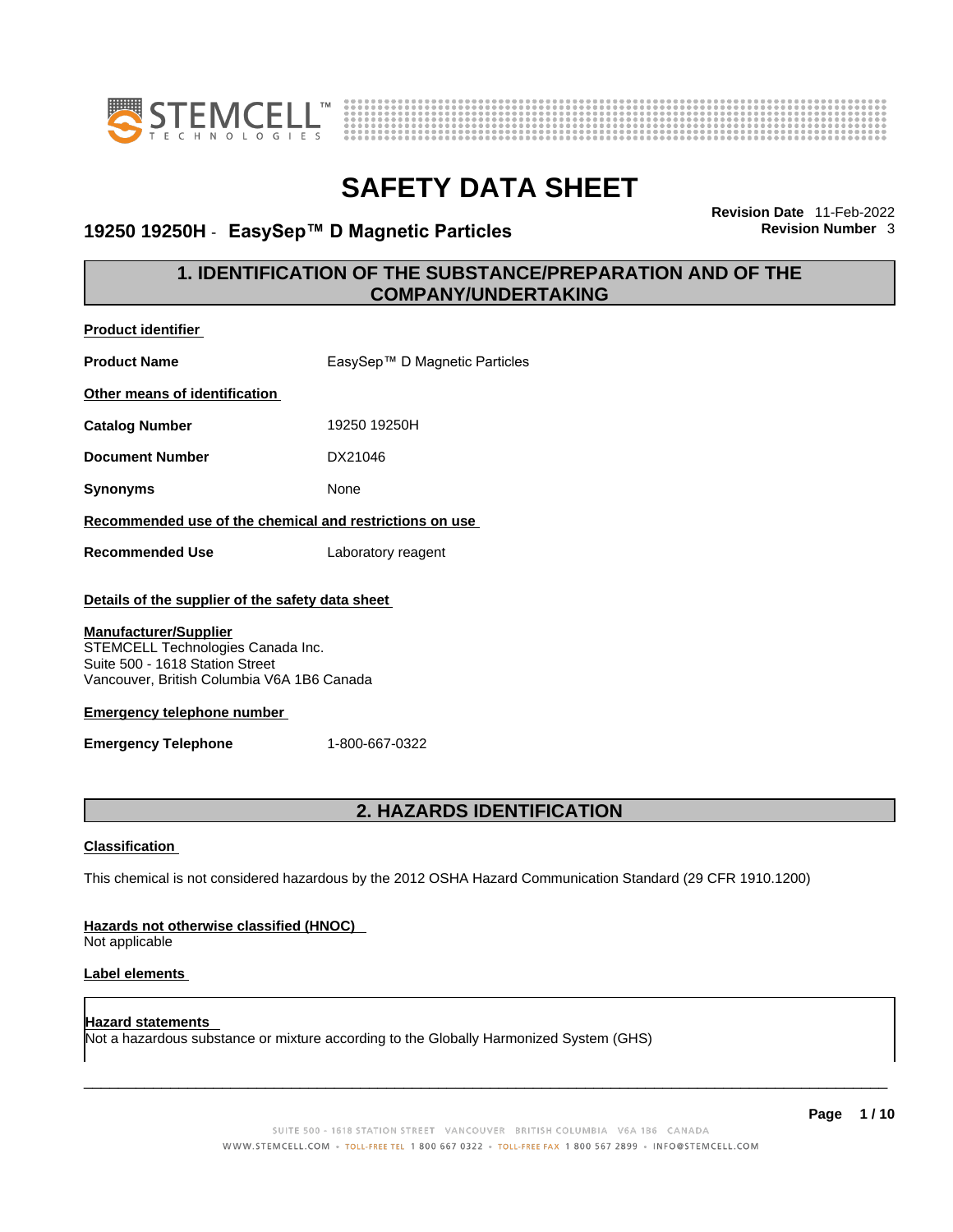



## \_\_\_\_\_\_\_\_\_\_\_\_\_\_\_\_\_\_\_\_\_\_\_\_\_\_\_\_\_\_\_\_\_\_\_\_\_\_\_\_\_\_\_\_\_\_\_\_\_\_\_\_\_\_\_\_\_\_\_\_\_\_\_\_\_\_\_\_\_\_\_\_\_\_\_\_\_\_\_\_\_\_\_\_\_\_\_\_\_\_\_\_\_ **Revision Date** 11-Feb-2022 **19250 19250H** - **EasySep™ D Magnetic Particles Revision Number** 3

The product contains no substances which at their given concentration, are considered to be hazardous to health.

**Appearance** opaque **Physical state** Liquid

**Odor** No data available

**Other Information**  Not applicable

#### **Unknown acute toxicity** 2E-05 % of the mixture consists of ingredient(s) of unknown toxicity

2E-05 % of the mixture consists of ingredient(s) of unknown acute oral toxicity

2E-05 % of the mixture consists of ingredient(s) of unknown acute dermal toxicity

2E-05 % of the mixture consists of ingredient(s) of unknown acute inhalation toxicity (gas)

2E-05 % of the mixture consists of ingredient(s) of unknown acute inhalation toxicity (vapor)

2E-05 % of the mixture consists of ingredient(s) of unknown acute inhalation toxicity (dust/mist)

#### **3. COMPOSITION/INFORMATION ON INGREDIENTS**

#### **Substance**

Not applicable.

#### **Mixture**

Not a hazardous substance or mixture according to the Globally Harmonized System (GHS)

\*The exact percentage (concentration) of composition has been withheld as a trade secret.

#### **4. FIRST AID MEASURES**

#### **Description of first aid measures**

| <b>Inhalation</b>   | Remove to fresh air.                                                                                                    |
|---------------------|-------------------------------------------------------------------------------------------------------------------------|
| Eye contact         | Rinse thoroughly with plenty of water for at least 15 minutes, lifting lower and upper eyelids.<br>Consult a physician. |
| <b>Skin contact</b> | Wash skin with soap and water.                                                                                          |
| <b>Ingestion</b>    | Clean mouth with water and drink afterwards plenty of water.                                                            |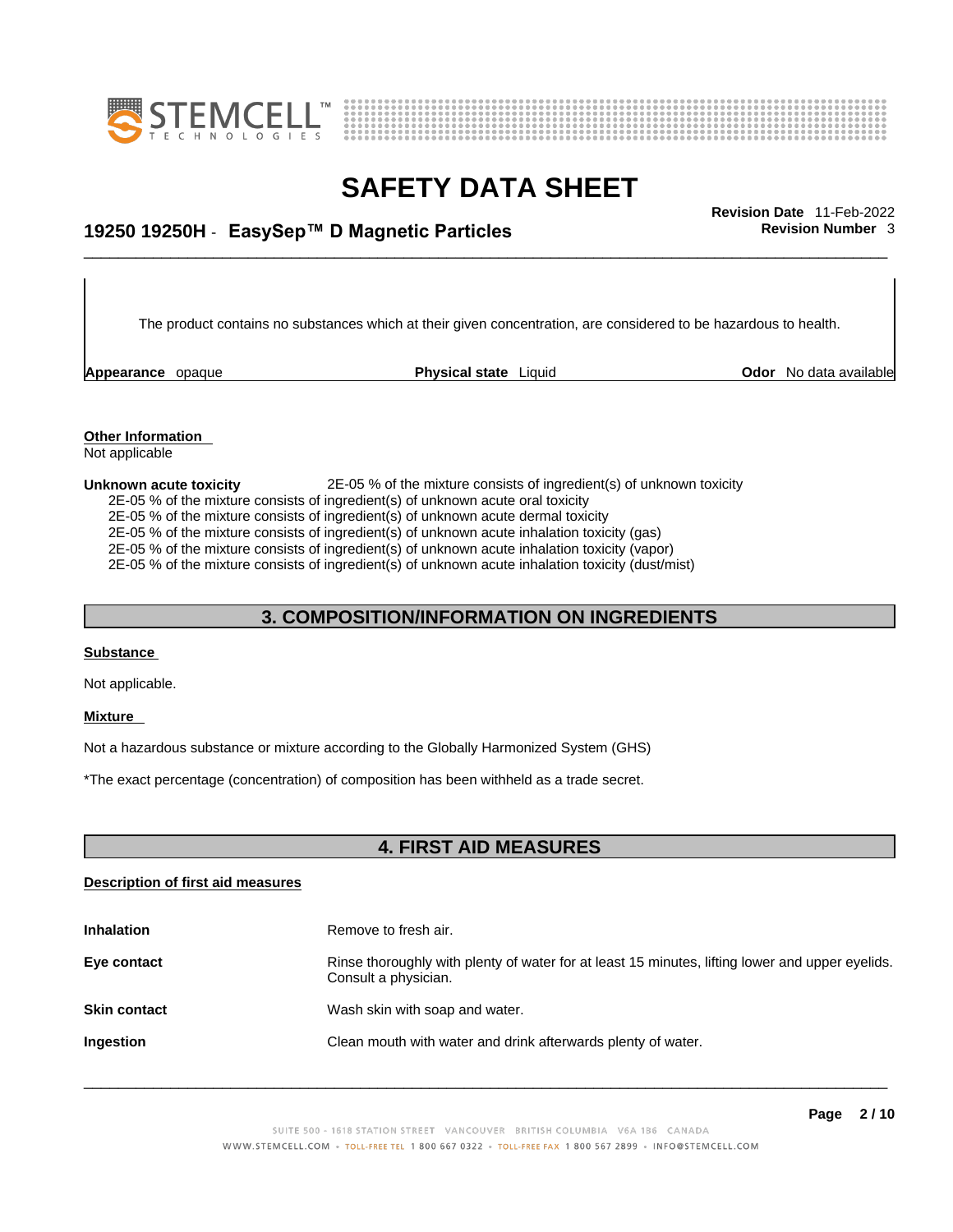



## \_\_\_\_\_\_\_\_\_\_\_\_\_\_\_\_\_\_\_\_\_\_\_\_\_\_\_\_\_\_\_\_\_\_\_\_\_\_\_\_\_\_\_\_\_\_\_\_\_\_\_\_\_\_\_\_\_\_\_\_\_\_\_\_\_\_\_\_\_\_\_\_\_\_\_\_\_\_\_\_\_\_\_\_\_\_\_\_\_\_\_\_\_ **Revision Date** 11-Feb-2022 **19250 19250H** - **EasySep™ D Magnetic Particles Revision Number** 3

| Most important symptoms and effects, both acute and delayed                                                      |                                                                                                                                       |
|------------------------------------------------------------------------------------------------------------------|---------------------------------------------------------------------------------------------------------------------------------------|
| <b>Symptoms</b>                                                                                                  | No information available.                                                                                                             |
|                                                                                                                  | Indication of any immediate medical attention and special treatment needed                                                            |
| Note to physicians                                                                                               | Treat symptomatically.                                                                                                                |
|                                                                                                                  |                                                                                                                                       |
|                                                                                                                  | <b>5. FIRE-FIGHTING MEASURES</b>                                                                                                      |
| <b>Suitable Extinguishing Media</b>                                                                              | Use extinguishing measures that are appropriate to local circumstances and the<br>surrounding environment.                            |
| Unsuitable extinguishing media                                                                                   | CAUTION: Use of water spray when fighting fire may be inefficient.                                                                    |
| Specific hazards arising from the<br>chemical                                                                    | No information available.                                                                                                             |
| <b>Explosion data</b><br><b>Sensitivity to Mechanical Impact None.</b><br><b>Sensitivity to Static Discharge</b> | None.                                                                                                                                 |
| Special protective equipment for<br>fire-fighters                                                                | Firefighters should wear self-contained breathing apparatus and full firefighting turnout<br>gear. Use personal protection equipment. |

### **6. ACCIDENTAL RELEASE MEASURES**

#### **Personal precautions, protective equipment and emergency procedures**

| <b>Personal precautions</b>                          | Ensure adequate ventilation.                                                         |  |
|------------------------------------------------------|--------------------------------------------------------------------------------------|--|
|                                                      |                                                                                      |  |
| <b>Environmental precautions</b>                     |                                                                                      |  |
| <b>Environmental precautions</b>                     | See Section 12 for additional Ecological Information.                                |  |
| Methods and material for containment and cleaning up |                                                                                      |  |
| <b>Methods for containment</b>                       | Prevent further leakage or spillage if safe to do so.                                |  |
| Methods for cleaning up                              | Pick up and transfer to properly labeled containers.                                 |  |
| Prevention of secondary hazards                      | Clean contaminated objects and areas thoroughly observing environmental regulations. |  |
|                                                      |                                                                                      |  |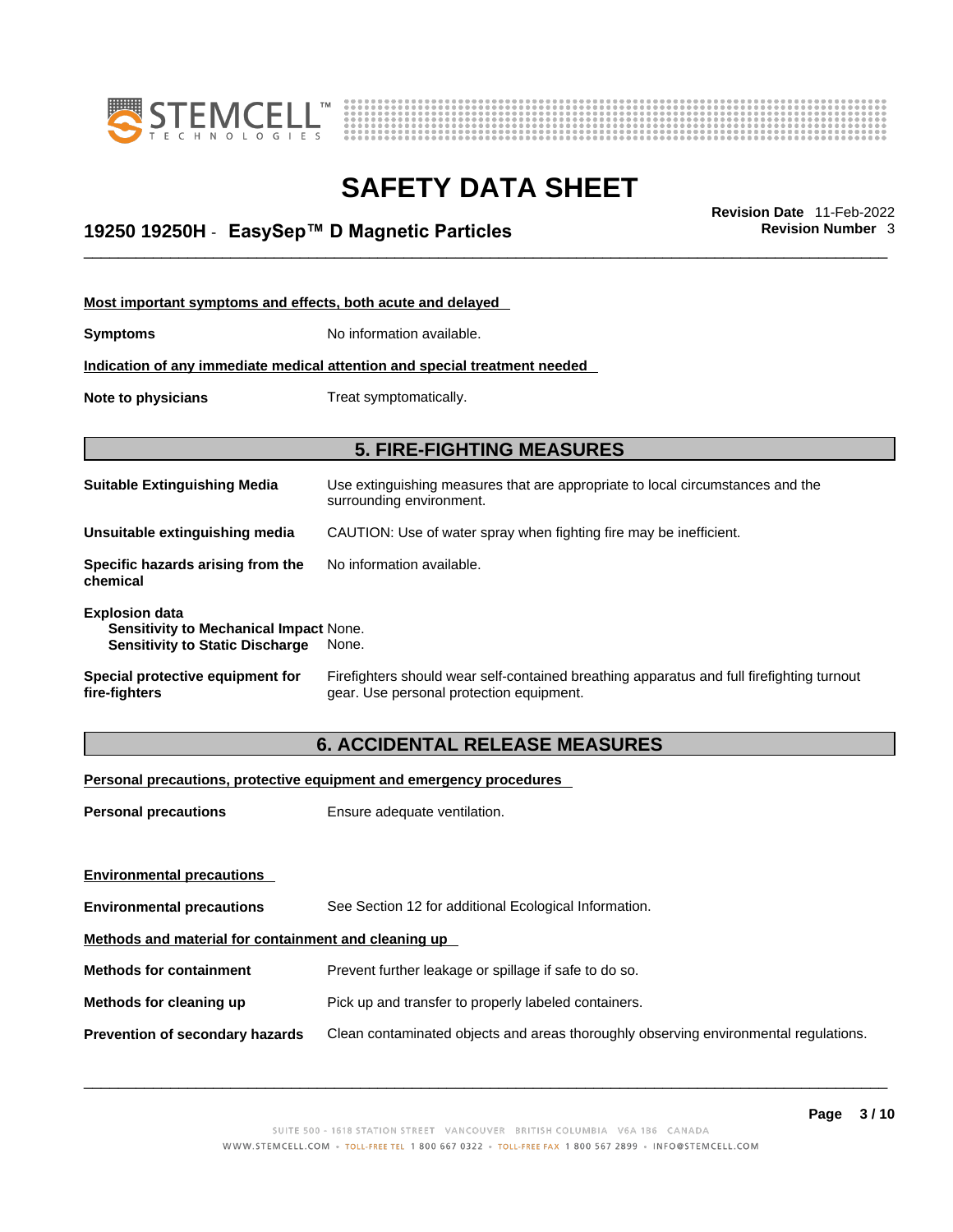



## \_\_\_\_\_\_\_\_\_\_\_\_\_\_\_\_\_\_\_\_\_\_\_\_\_\_\_\_\_\_\_\_\_\_\_\_\_\_\_\_\_\_\_\_\_\_\_\_\_\_\_\_\_\_\_\_\_\_\_\_\_\_\_\_\_\_\_\_\_\_\_\_\_\_\_\_\_\_\_\_\_\_\_\_\_\_\_\_\_\_\_\_\_ **Revision Date** 11-Feb-2022 **19250 19250H** - **EasySep™ D Magnetic Particles Revision Number** 3

| <b>7. HANDLING AND STORAGE</b>                               |                                                                                     |
|--------------------------------------------------------------|-------------------------------------------------------------------------------------|
| <b>Precautions for safe handling</b>                         |                                                                                     |
| Advice on safe handling                                      | Handle in accordance with good industrial hygiene and safety practice.              |
| Conditions for safe storage, including any incompatibilities |                                                                                     |
| <b>Storage Conditions</b>                                    | Store in accordance with information listed on the Product Information Sheet (PIS). |
|                                                              |                                                                                     |
| Ω                                                            | <b>EVROCURE CONTROL CIREDCONAL</b><br><b>DDATEATIAN</b>                             |

### **8. EXPOSURE CONTROLS/PERSONAL PROTECTION**

#### **Control parameters**

**Exposure Limits** This product, as supplied, does not contain any hazardous materials with occupational exposure limits established by the region specific regulatory bodies.

#### **Appropriate engineering controls**

**Engineering controls** Showers Eyewash stations Ventilation systems.

#### **Individual protection measures, such as personal protective equipment**

**Eye/face protection** No special protective equipment required.

**Skin and body protection** No special protective equipment required.

**Respiratory protection** No protective equipment is needed under normal use conditions. If exposure limits are exceeded or irritation is experienced, ventilation and evacuation may be required.

#### **General hygiene considerations** Handle in accordance with good industrial hygiene and safety practice.

### **9. PHYSICAL AND CHEMICAL PROPERTIES**

**Information on basic physical and chemical properties Physical state** Liquid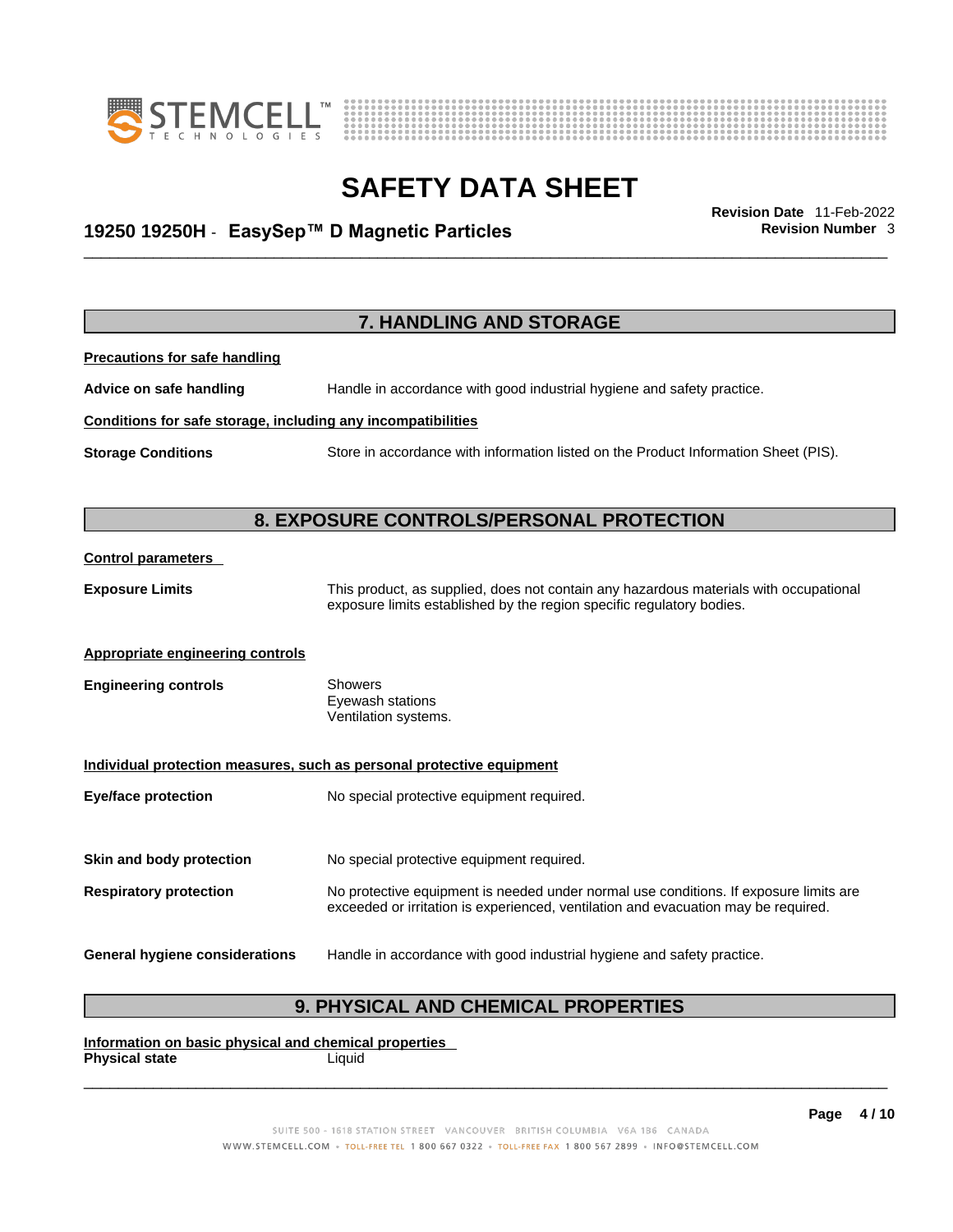



## \_\_\_\_\_\_\_\_\_\_\_\_\_\_\_\_\_\_\_\_\_\_\_\_\_\_\_\_\_\_\_\_\_\_\_\_\_\_\_\_\_\_\_\_\_\_\_\_\_\_\_\_\_\_\_\_\_\_\_\_\_\_\_\_\_\_\_\_\_\_\_\_\_\_\_\_\_\_\_\_\_\_\_\_\_\_\_\_\_\_\_\_\_ **Revision Date** 11-Feb-2022 **19250 19250H** - **EasySep™ D Magnetic Particles Revision Number** 3

**Appearance** opaque **color**<br> **Color** brown

**Explosive properties**<br> **Oxidizing properties**<br> **Oxidizing properties**<br> **No information available Oxidizing properties pH**<br> **No data available** Mome known<br> **No data available** Mome known<br>
None known **Melting point / freezing point** No data available<br> **Boiling point / boiling range** No data available **Boiling point / boiling range** No data available None known<br> **Flash point** None known<br>
No data available None Known None known **Flash point** No data available **Evaporation rate Cone Cone Access Mone Cone Cone Cone Access Provident Cone Cone Access Provident Cone known**<br> **Flammability (solid. gas)** No data available Cone Cone Known **Flammability (solid, gas)** No data available None known **Flammability Limit in Air None known None known Upper flammability limit:** No data available **Lower flammability limit:** No data available **Vapor pressure** 1980 in the Modata available 1980 in the known None known<br> **Vapor density** 1980 in the None Known None known None known **Vapor density** No data available None known **Relative density Water solubility** No data available None known **Solubility in other solvents** No data available None known **Partition coefficient**<br> **Autoignition temperature**<br>
No data available None Known<br>
None known **Autoignition temperature** Mo data available Mone known<br> **Decomposition temperature** No data available None known **Decomposition temperature** No data available<br> **Kinematic viscosity** No data available **Kinematic viscosity No data available None known**<br> **Discussible No data available None known**<br>
None known **Dynamic viscosity No data available None known** 

**Other Information** 

**Color** brown **Odor No data available**<br> **Odor threshold No data available** No data available

**Softening point**<br> **Molecular weight**<br> **Molecular weight**<br> **Molecular weight**<br> **Molecular weight No information available Molecular formula** No information available **VOC Content (%)** No information available **Liquid Density** No information available **Bulk density No information available** 

#### **Property Remarks • Remarks • Remarks • Remarks • Remarks • Remarks • Remarks • Method**

#### **10. STABILITY AND REACTIVITY**

| <b>Reactivity</b>                                                       | No information available.                                 |
|-------------------------------------------------------------------------|-----------------------------------------------------------|
| Chemical stability                                                      | Stable under recommended transport or storage conditions. |
| <b>Possibility of hazardous reactions</b> None under normal processing. |                                                           |
| <b>Conditions to avoid</b>                                              | None known based on information supplied.                 |
| Incompatible materials                                                  | None known based on information supplied.                 |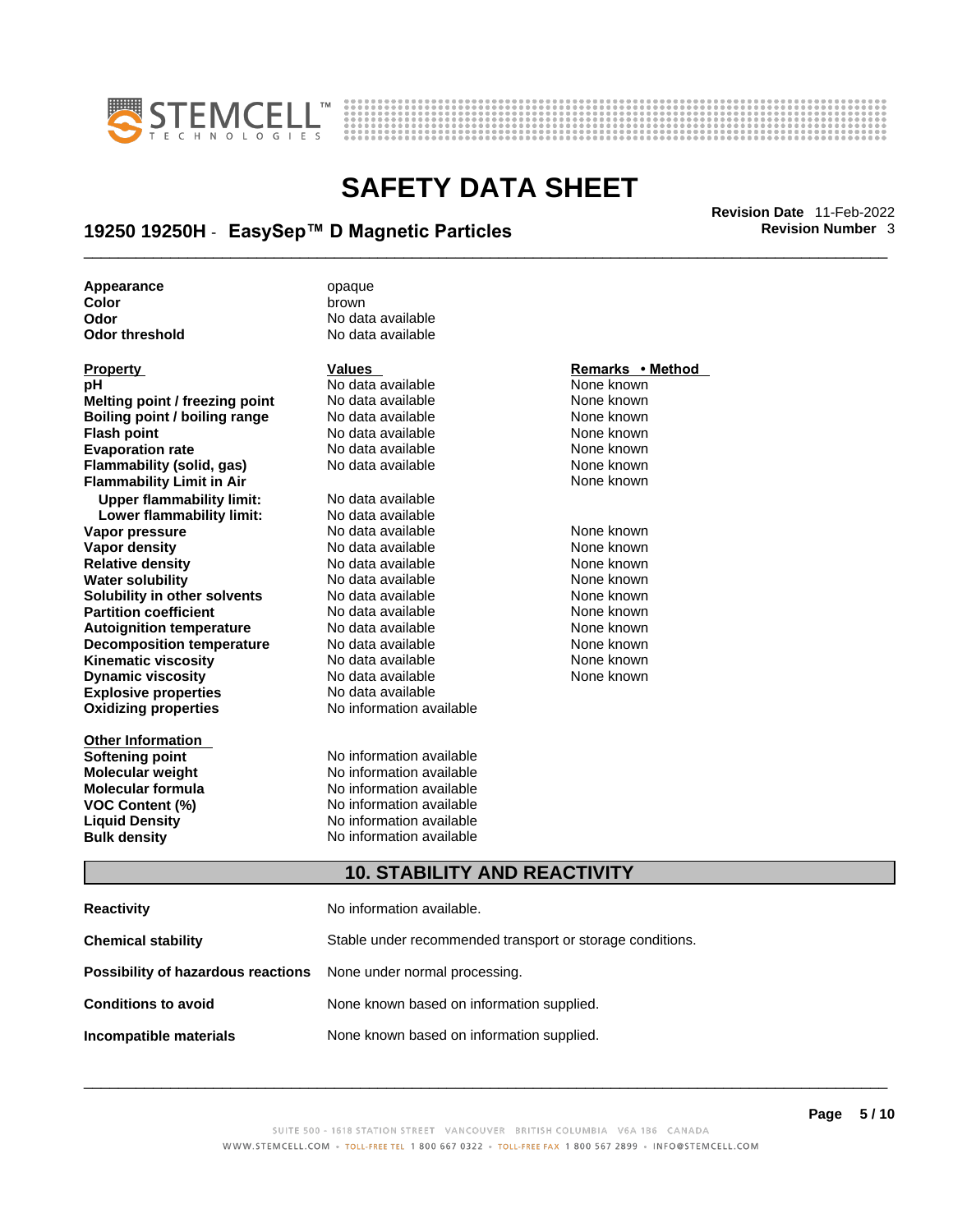



## \_\_\_\_\_\_\_\_\_\_\_\_\_\_\_\_\_\_\_\_\_\_\_\_\_\_\_\_\_\_\_\_\_\_\_\_\_\_\_\_\_\_\_\_\_\_\_\_\_\_\_\_\_\_\_\_\_\_\_\_\_\_\_\_\_\_\_\_\_\_\_\_\_\_\_\_\_\_\_\_\_\_\_\_\_\_\_\_\_\_\_\_\_ **Revision Date** 11-Feb-2022 **19250 19250H** - **EasySep™ D Magnetic Particles Revision Number** 3

**Hazardous decomposition products** None known based on information supplied.

### **11. TOXICOLOGICAL INFORMATION**

**Information on likely routes of exposure**

**Product Information**

| <b>Inhalation</b>                                    | Specific test data for the substance or mixture is not available.                                                                                                                                                                                                                                                                                                                                                                                                                                                                                 |
|------------------------------------------------------|---------------------------------------------------------------------------------------------------------------------------------------------------------------------------------------------------------------------------------------------------------------------------------------------------------------------------------------------------------------------------------------------------------------------------------------------------------------------------------------------------------------------------------------------------|
| Eye contact                                          | Specific test data for the substance or mixture is not available.                                                                                                                                                                                                                                                                                                                                                                                                                                                                                 |
| <b>Skin contact</b>                                  | Specific test data for the substance or mixture is not available.                                                                                                                                                                                                                                                                                                                                                                                                                                                                                 |
| Ingestion                                            | Specific test data for the substance or mixture is not available.                                                                                                                                                                                                                                                                                                                                                                                                                                                                                 |
|                                                      | Symptoms related to the physical, chemical and toxicological characteristics                                                                                                                                                                                                                                                                                                                                                                                                                                                                      |
| Symptoms                                             | No information available.                                                                                                                                                                                                                                                                                                                                                                                                                                                                                                                         |
| <b>Numerical measures of toxicity</b>                |                                                                                                                                                                                                                                                                                                                                                                                                                                                                                                                                                   |
| <b>Acute toxicity</b>                                |                                                                                                                                                                                                                                                                                                                                                                                                                                                                                                                                                   |
| Unknown acute toxicity<br><b>Product Information</b> | 2E-05 % of the mixture consists of ingredient(s) of unknown toxicity<br>2E-05 % of the mixture consists of ingredient(s) of unknown acute oral toxicity<br>2E-05 % of the mixture consists of ingredient(s) of unknown acute dermal toxicity<br>2E-05 % of the mixture consists of ingredient(s) of unknown acute inhalation toxicity (gas)<br>2E-05 % of the mixture consists of ingredient(s) of unknown acute inhalation toxicity (vapor)<br>2E-05 % of the mixture consists of ingredient(s) of unknown acute inhalation toxicity (dust/mist) |
|                                                      | Delayed and immediate effects as well as chronic effects from short and long-term exposure                                                                                                                                                                                                                                                                                                                                                                                                                                                        |
| Skin corrosion/irritation                            | No information available.                                                                                                                                                                                                                                                                                                                                                                                                                                                                                                                         |
| <b>Product Information</b>                           |                                                                                                                                                                                                                                                                                                                                                                                                                                                                                                                                                   |
| Serious eye damage/eye irritation                    | No information available.                                                                                                                                                                                                                                                                                                                                                                                                                                                                                                                         |
| <b>Product Information</b>                           |                                                                                                                                                                                                                                                                                                                                                                                                                                                                                                                                                   |
| Respiratory or skin sensitization                    | No information available.                                                                                                                                                                                                                                                                                                                                                                                                                                                                                                                         |
| <b>Product Information</b>                           |                                                                                                                                                                                                                                                                                                                                                                                                                                                                                                                                                   |
|                                                      |                                                                                                                                                                                                                                                                                                                                                                                                                                                                                                                                                   |

**Germ cell mutagenicity** No information available.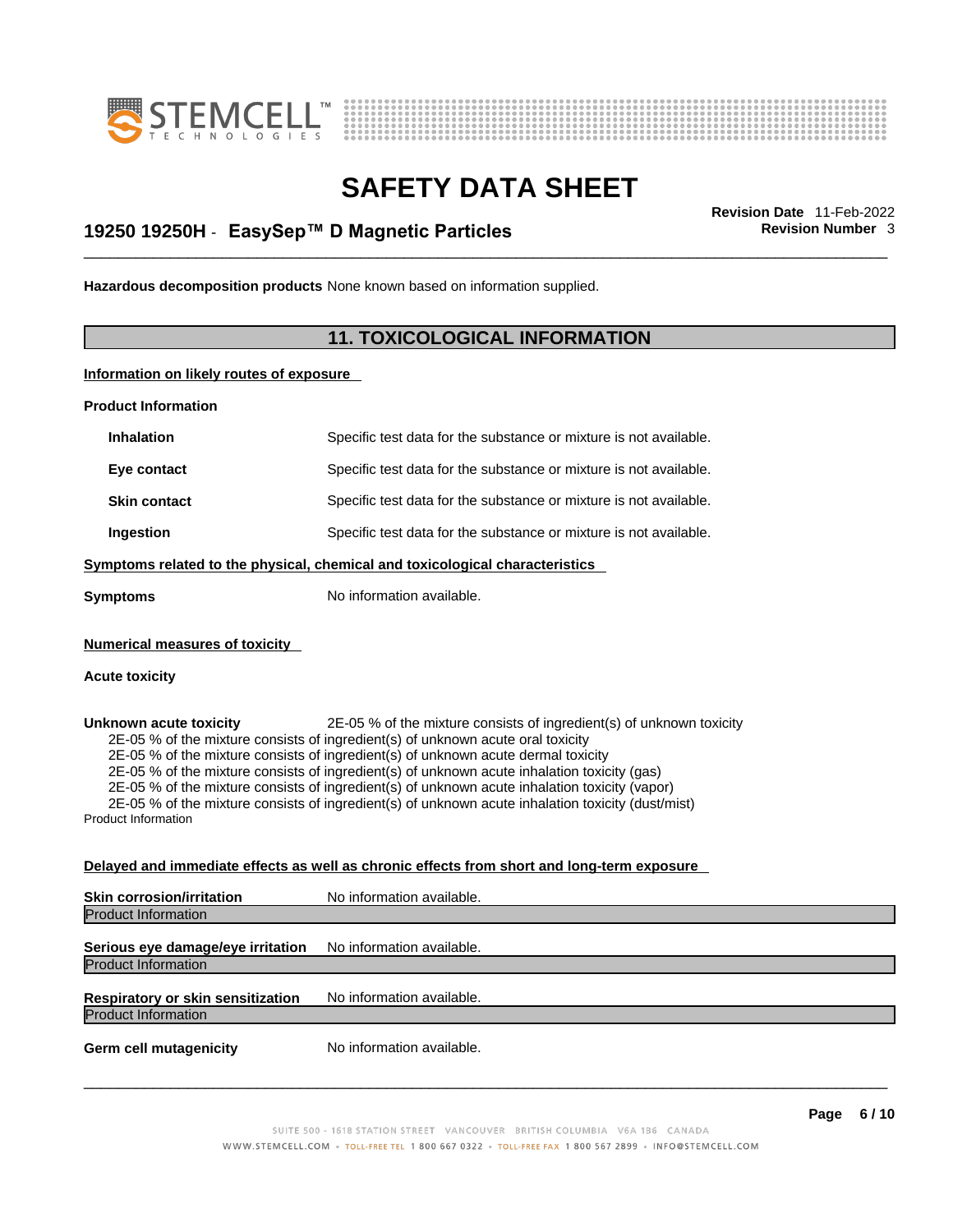



## \_\_\_\_\_\_\_\_\_\_\_\_\_\_\_\_\_\_\_\_\_\_\_\_\_\_\_\_\_\_\_\_\_\_\_\_\_\_\_\_\_\_\_\_\_\_\_\_\_\_\_\_\_\_\_\_\_\_\_\_\_\_\_\_\_\_\_\_\_\_\_\_\_\_\_\_\_\_\_\_\_\_\_\_\_\_\_\_\_\_\_\_\_ **Revision Date** 11-Feb-2022 **19250 19250H** - **EasySep™ D Magnetic Particles Revision Number** 3

| Product Information                    |                                                                                                                    |
|----------------------------------------|--------------------------------------------------------------------------------------------------------------------|
| Carcinogenicity                        | No information available.                                                                                          |
| <b>Reproductive toxicity</b>           | No information available.                                                                                          |
|                                        | <b>Product Information</b>                                                                                         |
| <b>STOT - single exposure</b>          | No information available.                                                                                          |
|                                        | <b>Product Information</b>                                                                                         |
| <b>STOT - repeated exposure</b>        | No information available.                                                                                          |
|                                        | <b>Product Information</b>                                                                                         |
| <b>Aspiration hazard</b>               | No information available.                                                                                          |
|                                        | <b>12. ECOLOGICAL INFORMATION</b>                                                                                  |
| <b>Ecotoxicity</b>                     |                                                                                                                    |
|                                        | <b>Product Information</b>                                                                                         |
| Persistence and degradability          | No information available.                                                                                          |
| <b>Bioaccumulation</b>                 | There is no data for this product.                                                                                 |
| Other adverse effects                  | No information available.                                                                                          |
|                                        |                                                                                                                    |
|                                        | <b>13. DISPOSAL CONSIDERATIONS</b>                                                                                 |
| <b>Waste treatment methods</b>         |                                                                                                                    |
| Waste from residues/unused<br>products | Dispose of in accordance with local regulations. Dispose of waste in accordance with<br>environmental legislation. |

**Contaminated packaging** Do not reuse empty containers.

### **14. TRANSPORT INFORMATION**

DOT Not regulated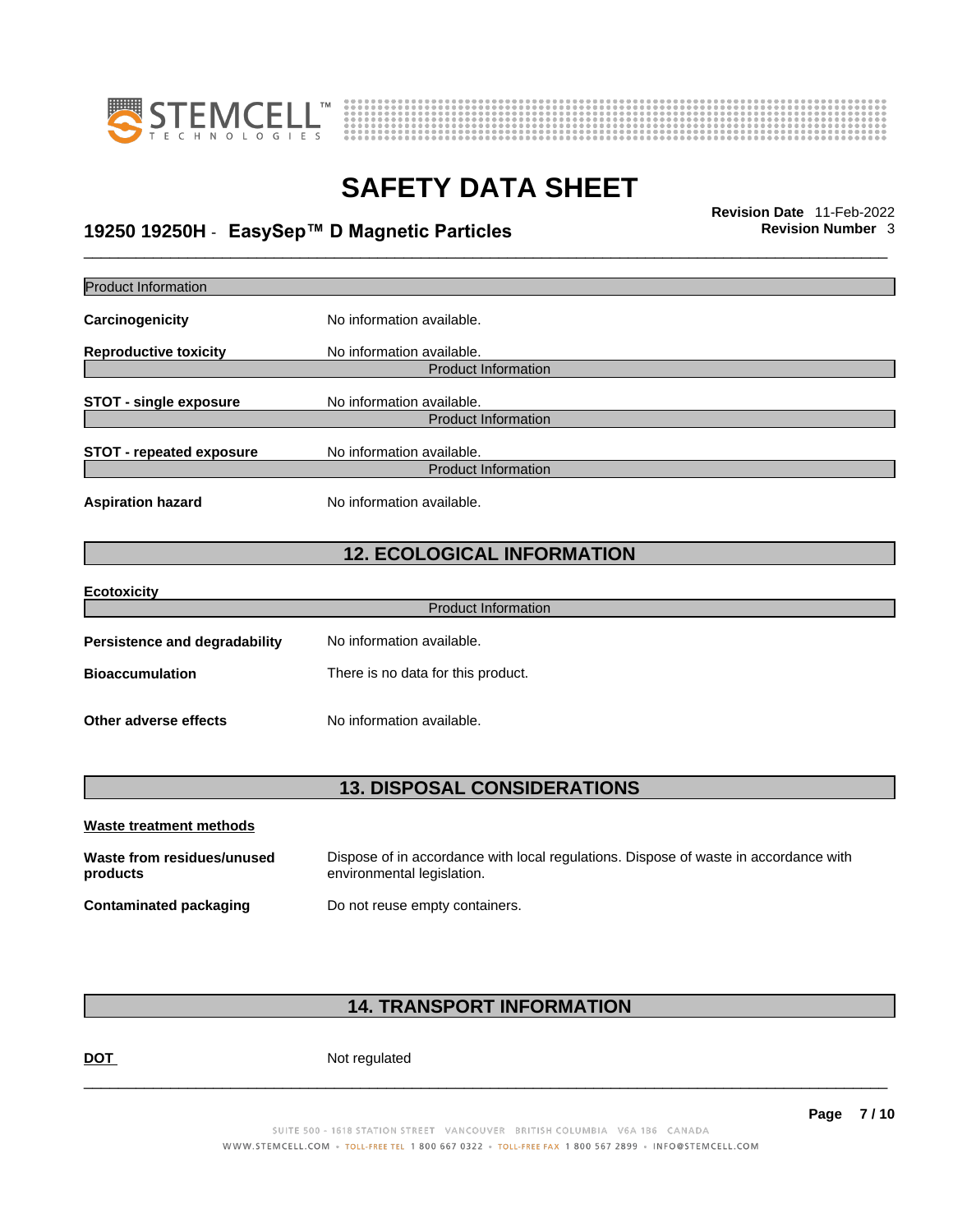



## \_\_\_\_\_\_\_\_\_\_\_\_\_\_\_\_\_\_\_\_\_\_\_\_\_\_\_\_\_\_\_\_\_\_\_\_\_\_\_\_\_\_\_\_\_\_\_\_\_\_\_\_\_\_\_\_\_\_\_\_\_\_\_\_\_\_\_\_\_\_\_\_\_\_\_\_\_\_\_\_\_\_\_\_\_\_\_\_\_\_\_\_\_ **Revision Date** 11-Feb-2022 **19250 19250H** - **EasySep™ D Magnetic Particles Revision Number** 3

| TDG         | Not regulated |
|-------------|---------------|
| <b>MEX</b>  | Not regulated |
| ICAO (air)  | Not regulated |
| <b>IATA</b> | Not regulated |
| <b>IMDG</b> | Not regulated |
| <b>RID</b>  | Not regulated |
| <b>ADR</b>  | Not regulated |
| <b>ADN</b>  | Not regulated |
|             |               |

#### **15. REGULATORY INFORMATION**

| <b>International Inventories</b> |                 |  |
|----------------------------------|-----------------|--|
| <b>TSCA</b>                      | Does not comply |  |
| <b>DSL/NDSL</b>                  | Does not comply |  |
| <b>EINECS/ELINCS</b>             | Does not comply |  |
| <b>ENCS</b>                      | Does not comply |  |
| <b>IECSC</b>                     | Does not comply |  |
| <b>KECL</b>                      | Does not comply |  |
| <b>PICCS</b>                     | Does not comply |  |
| <b>AICS</b>                      | Does not comply |  |
|                                  |                 |  |

 **Legend:** 

 **TSCA** - United States Toxic Substances Control Act Section 8(b) Inventory

 **DSL/NDSL** - Canadian Domestic Substances List/Non-Domestic Substances List

 **EINECS/ELINCS** - European Inventory of Existing Chemical Substances/European List of Notified Chemical Substances

 **ENCS** - Japan Existing and New Chemical Substances

 **IECSC** - China Inventory of Existing Chemical Substances

 **KECL** - Korean Existing and Evaluated Chemical Substances

 **PICCS** - Philippines Inventory of Chemicals and Chemical Substances

 **AICS** - Australian Inventory of Chemical Substances

#### **US Federal Regulations**

#### **SARA 313**

Section 313 of Title III of the Superfund Amendments and Reauthorization Act of 1986 (SARA). This product does not contain any chemicals which are subject to the reporting requirements of the Act and Title 40 of the Code of Federal Regulations, Part 372.

| No |  |
|----|--|
| N٥ |  |
|    |  |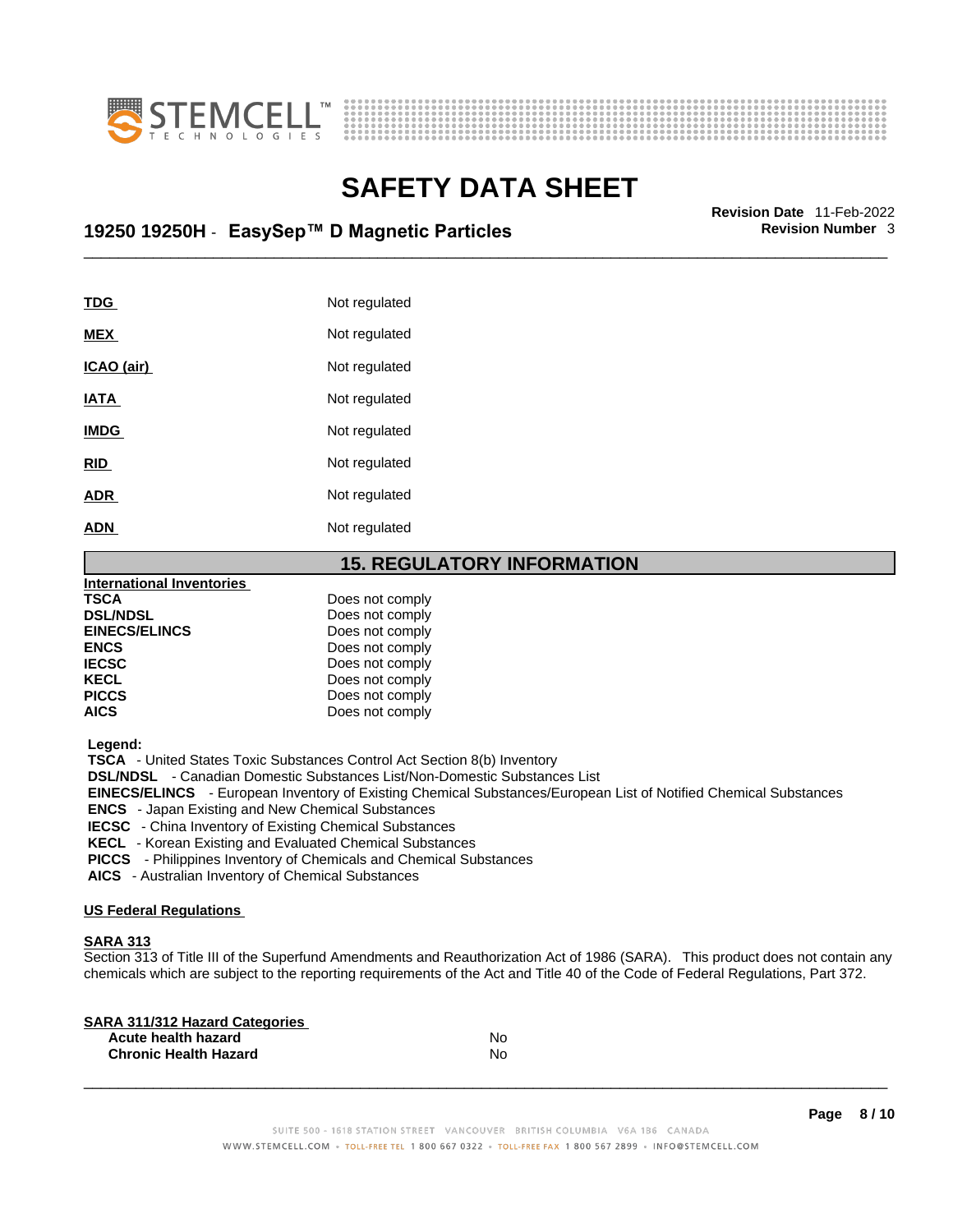



## \_\_\_\_\_\_\_\_\_\_\_\_\_\_\_\_\_\_\_\_\_\_\_\_\_\_\_\_\_\_\_\_\_\_\_\_\_\_\_\_\_\_\_\_\_\_\_\_\_\_\_\_\_\_\_\_\_\_\_\_\_\_\_\_\_\_\_\_\_\_\_\_\_\_\_\_\_\_\_\_\_\_\_\_\_\_\_\_\_\_\_\_\_ **Revision Date** 11-Feb-2022 **19250 19250H** - **EasySep™ D Magnetic Particles Revision Number** 3

| Fire hazard                       | No. |  |
|-----------------------------------|-----|--|
| Sudden release of pressure hazard | No. |  |
| <b>Reactive Hazard</b>            | No  |  |

#### **CWA** (Clean Water Act)

This product does not contain any substances regulated as pollutants pursuant to the Clean Water Act (40 CFR 122.21 and 40 CFR 122.42).

#### **CERCLA**

This material, as supplied, does not contain any substances regulated as hazardous substances under the Comprehensive Environmental Response Compensation and Liability Act (CERCLA) (40 CFR 302) or the Superfund Amendments and Reauthorization Act (SARA) (40 CFR 355). There may be specific reporting requirements at the local, regional, or state level pertaining to releases of this material.

#### **US State Regulations**

#### **California Proposition 65**

This product does not contain any Proposition 65 chemicals.

#### **U.S. State Right-to-Know Regulations**

#### **US State Regulations**

| Chemical name                 | New Jersey | <b>Massachusetts</b> | Pennsylvania |
|-------------------------------|------------|----------------------|--------------|
| Water<br>7732-18-5            |            |                      |              |
| Silica (SiO2)                 |            |                      |              |
| 7631-86-9<br>sodium hydroxide |            |                      |              |
| 1310-73-2                     |            |                      |              |

#### **U.S. EPA Label Information**

**EPA Pesticide Registration Number** Not applicable

#### **16. OTHER INFORMATION, INCLUDING DATE OF PREPARATION OF THE LAST REVISION**

| Prepared By,                       | Quality Control. STEMCELL Technologies Canada Inc. |  |  |
|------------------------------------|----------------------------------------------------|--|--|
| <b>Revision Date</b>               | 11-Feb-2022                                        |  |  |
| <b>Revision Note</b><br>Disclaimer | No information available.                          |  |  |